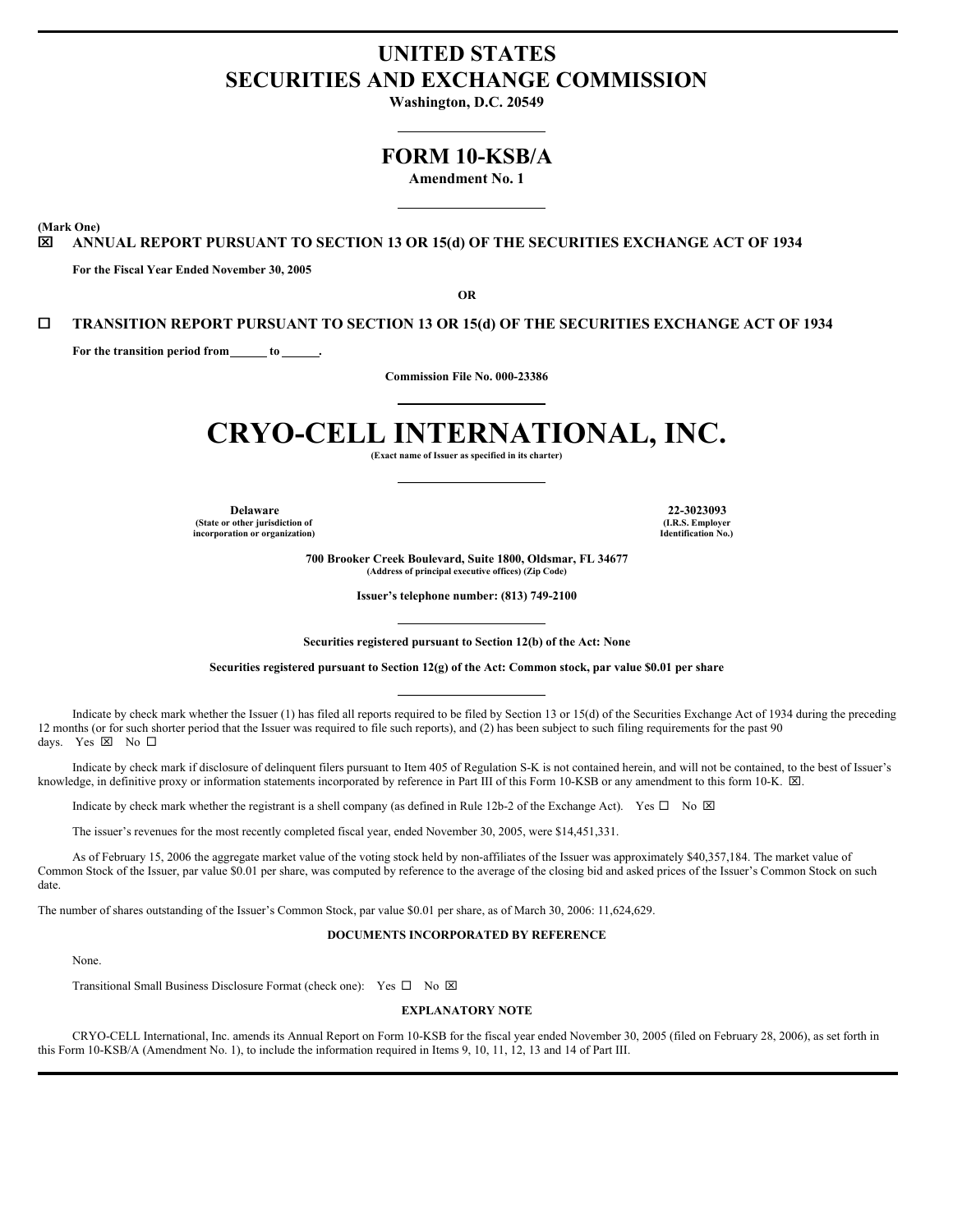## ITEM 9. Directors, Executive Officers, Promoters and Control Persons; Section 16(a) Beneficial Ownership Reporting Compliance

# **Directors, Executive Officers and Key Employees**

Below are the names, ages and background of the current Board of Directors and Executive Officers of the Company.

*Mercedes Walton, 52, Chairman of the Board.*Ms. Walton has served as a director of the Company since October 2000, as Chairman since June 2002, as Interim Chief Executive Officer from April 2003 through August 2005 and as the Chief Executive Officer since September 2005. She was CEO of Ralston Hill Consulting LLC, a business development and strategic technology consulting practice, since March 2000. The firm specializes in the design and deployment of technology commercialization strategies. During the period from January 2001 to September 2001, Ms. Walton was employed as the President and Chief Operating Officer of Applied Digital Solutions, Inc., a provider of e-business solutions. Ms. Walton was employed by AT&T from 1976 to 2000. She served as AT&T's Vice President-Corporate Strategy and Business Development from January 1999 to March 2000, and as its Business Development Vice President-Corporate Strategy from March 1996 to December 1998. Ms. Walton's educational achievements include a Bachelor of Arts degree from Smith College, and Masters degrees from both Harvard University and Massachusetts Institute of Technology.

*Gaby W. Goubran, 64.*Mr. Goubran has served as a director since June 2002. Mr. Goubran is currently Managing Director of International Business Developments, Ltd, an international consulting firm providing business development services to multinational companies in diverse industries. Mr. Goubran founded International Business Developments in 1983 and has been active in the company since that time. Mr. Goubran's educational achievements include a Bachelor of Science degree from Alexandria University, Egypt and a Masters degree from Babson College.

*Jagdish Sheth, Ph.D., 67.* Dr. Sheth has served as a director since October 2002. Dr. Sheth is currently the Charles H. Kellstadt Professor of Marketing at Emory University's Goizueta Business School, where he founded the Center for Relationship Management. Dr. Sheth has published twelve books and over two hundred articles in different areas of marketing and business strategy. Dr. Sheth is a frequent consultant to Fortune 500 companies, has held chairs at the University of Southern California and the University of Illinois, and served on the faculties of Columbia and MIT. Dr. Sheth also serves on the board of directors of Pac-West Telecomm, Inc. and Wipro Limited.

*Anthony P. Finch, 55.* Mr. Finch has served as a director since March 2003. Mr. Finch is currently Chief Scientific Officer of the Irish National Blood Centre and National Tissue Typing Reference Laboratory. Mr. Finch is responsible for the direction, management, organization, integration and restructuring of the national laboratories and their ancillary services to comply with the highest pharmaceutical standards. He has over 25 years experience in cell separation and cryopreservation of cellular products with over 12 years experience in cord blood processing. In 1993, Mr. Finch pioneered the fractionation and isolation of cord blood stem cells for small volume cryogenic storage and has developed large scale processing in line with current Good Manufacturing Practice. He has established several cord blood stem cell banks in the United States, Europe and Asia. Among numerous professional affiliations, Mr. Finch is a Fellow of both the Academy of Medical Laboratory Sciences and Institute of Biomedical Sciences, and is a member of the Cord Blood Stem Cell International Society.

*Scott Christian, 51.* Mr. Christian has served as a director since April 2003. Mr. Christian is the Vice President and General Manager of Black Box Voice Services. He served as President and Chief Executive Officer of Norstan, Inc. from February 2004 until January 25, 2005, when Norstan was acquired by Black Box Corporation, and as a member of Norstan's Board of Directors from March 2004 until January 25, 2005. Previously, he had been Executive Vice President and Chief Financial Officer of Norstan since January 2001. Prior to its acquisition, Norstan was one of the largest independent communications solutions and services companies serving enterprise customers in North America, with revenues exceeding \$200 million. Mr. Christian served as Senior Vice President of Finance of Ceridian Corporation from April 1999 to October 2000. From April 1981 to February 1999, Mr. Christian was employed by Automatic Data Processing in a variety of capacities, including Chief Financial Officer for the Electronic Services Division from 1995 to 1999. Mr. Christian has 27 years of experience in financial management. Mr. Christian's educational achievements include a Bachelor of Arts degree from the University of Dayton, and a Master's degree from Pepperdine University.

*Gerald F. Maass, 52, Executive Vice President.*Mr. Maass is currently Executive Vice President, Corporate Business Development, and has responsibility for new business development, international expansion and mergers and acquisitions. Mr. Maass joined the Company in 1998 from Critikon, a subsidiary of Johnson & Johnson, where his most recent position was International Director of Marketing for the Patient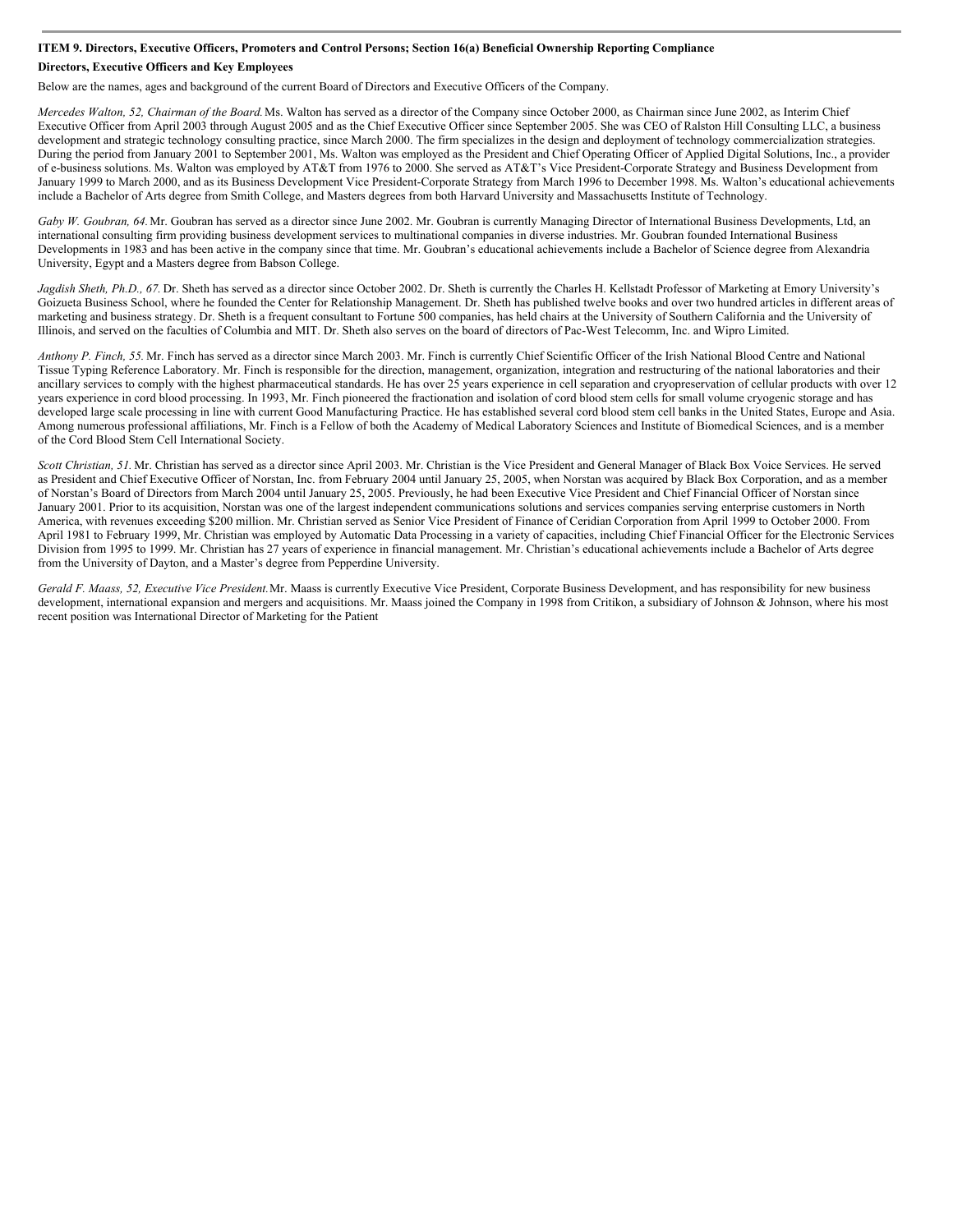Monitoring business. Mr. Maass' ten-year tenure with Johnson & Johnson included several marketing and business development roles; he also served on the Critikon management committee. Prior to Johnson & Johnson, Mr. Maass was with Baxter Healthcare and Control Data Corporation in marketing, sales management, business development and business management roles. Mr. Maass began his career with Mayo Clinic in Rochester, MN and has a degree in Medical Technology.

*Jill Taymans, 36, Vice President, Finance.* Ms. Taymans joined the Company in April 1997 serving initially as Controller and was appointed Chief Financial Officer in May 1998. Ms. Taymans graduated from the University of Maryland in 1991 with a BS in Accounting. She has worked in the accounting industry for over fourteen years in both the public and private sectors. Prior to joining the company, she served for three years as Controller for a telecommunications company in Baltimore, Maryland.

#### **Section 16(a) Beneficial Ownership Reporting Compliance**

The Company believes that during the fiscal year 2005 all reports for the Company's officers and directors that were required to be filed under Section 16 of the Securities and Exchange Act of 1934 were timely filed.

# **Code of Ethics**

The Company has adopted a code of ethics for its chief executive officer and all senior financial officers, including the chief financial officer and principal accounting officer.

# **Audit Committee and Audit Committee Financial Expert**

The Company has established an Audit Committee within the board of directors that currently consists of Mr. Christian (Chairman) and Mr. Finch. The Audit Committee is comprised entirely of non-employee, independent members of the Board of Directors, as independence is defined in Rule 4200(a) (15) of the Nasdaq listing standards and Rule 10A-3 under the Securities Exchange Act of 1934.

The Board of Directors has determined that each of the Audit Committee members is able to read and understand fundamental financial statements. In addition, the Board of Directors has determined that at least one member of the audit committee, Mr. Scott Christian, is an "audit committee financial expert" as that term is defined in Item 401(e)(2) of Regulation S-B promulgated under the Securities and Exchange Act of 1934. Mr. Christian's relevant experience includes his prior service as the Chief Financial Officer of Norstan, Inc., his past experience as Senior Vice President of Finance of Ceridian Corporation, and his experience as Chief Financial Officer of the Electronic Services Division of Automatic Data Processing, Inc. In addition, Mr. Christian has an MBA degree from Pepperdine University.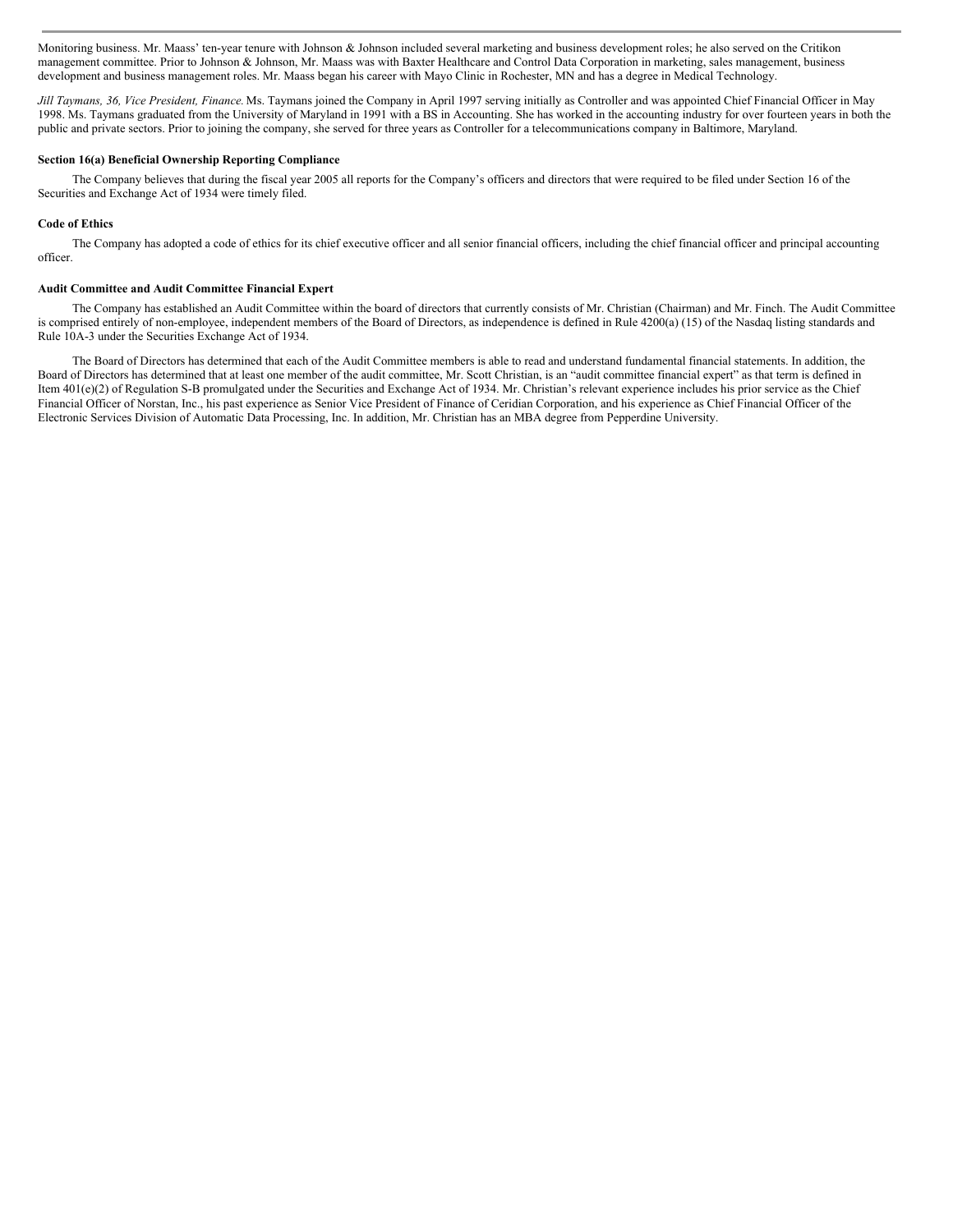# **ITEM 10. Executive Compensation**

Set forth below is a Summary Compensation Table relating to the compensation earned by the Chief Executive Officer and each of the other persons who qualified as named executive officers under Item 402(a)(2) of Regulation S-B, for fiscal years ending November 30, 2005, 2004 and 2003.

| Name and<br><b>Principal Position</b>            |                     | <b>Annual Compensation</b> | <b>Long Term Compensation</b> |                                                   |
|--------------------------------------------------|---------------------|----------------------------|-------------------------------|---------------------------------------------------|
|                                                  |                     | Salary                     | <b>Bonus</b>                  | <b>Securities</b><br>Underlying<br>Options $(\#)$ |
| Mercedes Walton                                  | <b>Year</b><br>2005 | \$307,500(1)               | \$66,000                      | 428,250                                           |
| Chairman, Chief Executive Officer                | 2004                | \$212,500(2)               | \$82,600                      |                                                   |
|                                                  | 2003                | \$150,000(2)               |                               | 300,000                                           |
|                                                  |                     |                            |                               |                                                   |
| Gerald F. Maass                                  | 2005                | \$164,074                  | \$25,000                      | 57,125                                            |
| <b>Executive Vice President</b>                  | 2004                | \$144,877                  | \$36,000                      | _                                                 |
|                                                  | 2003                | \$135,453                  | \$3,413                       | 50,000                                            |
|                                                  |                     |                            |                               |                                                   |
| Jill M. Taymans                                  | 2005                | \$155,343                  | \$24,000                      | 57,125                                            |
| Vice President, Finance, Chief Financial Officer | 2004                | \$117,275                  | \$34,000                      |                                                   |
|                                                  | 2003                | \$ 85,780                  | \$7,830                       | 100,000                                           |

(1) Includes \$225,000 in Chairman of the Board fees paid to Ms. Walton through August 31, 2005. Ms. Walton did not receive additional cash compensation for her role as Interim Chief Executive Officer. Also includes \$82,500 in salary received by Ms. Walton from September 1, 2005 through November 30, 2005.

(2) Represents Chairman of the Board fees paid to Ms. Walton. Ms. Walton did not receive cash compensation for her role as Interim Chief Executive Officer.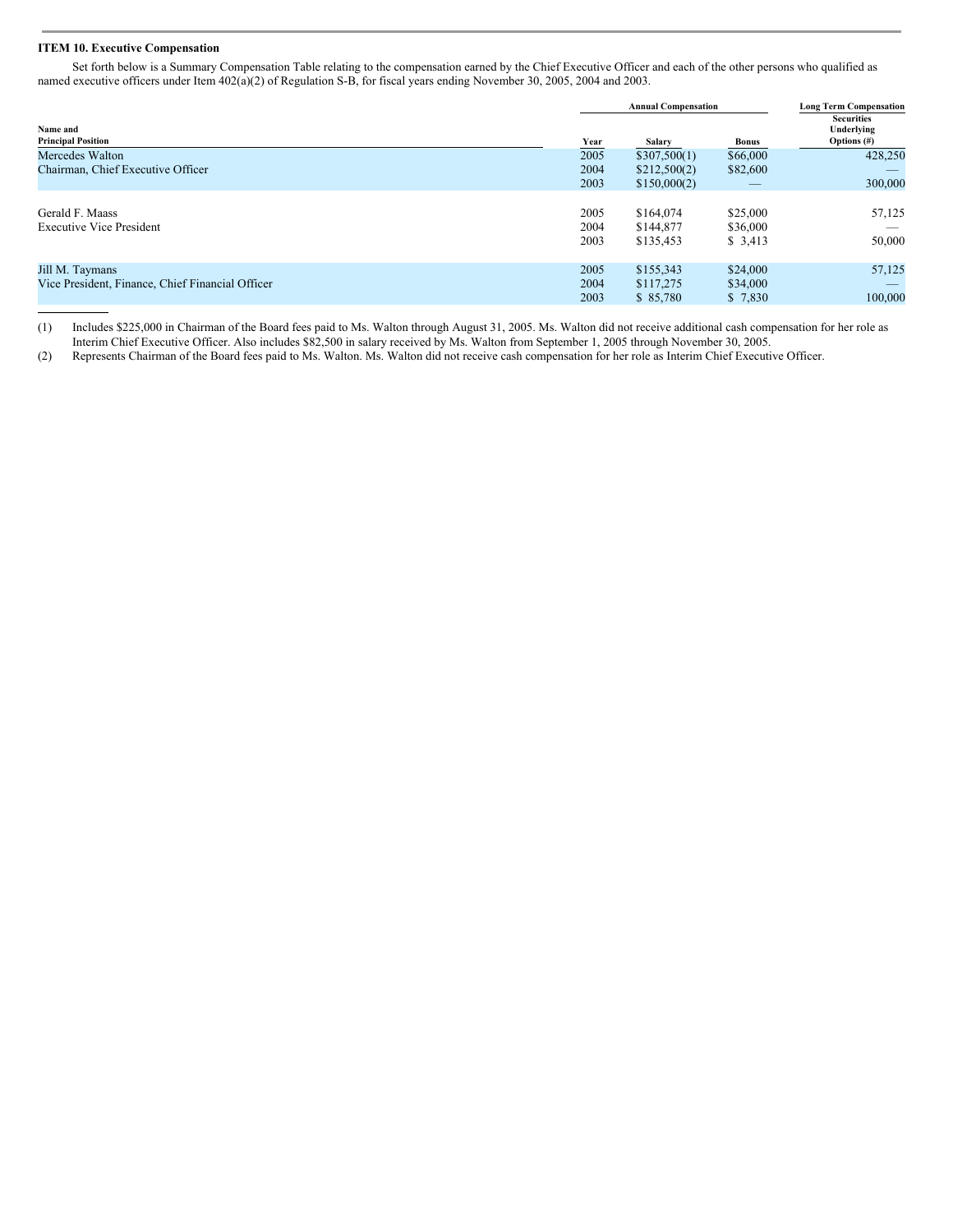# **Option Grants in Last Fiscal Year**

The following table sets forth certain information regarding option grants to the named executive officers during fiscal 2005.

| Name                | Number of<br><b>Securities</b><br><b>Underlying Options</b><br>Granted | % of Total Options<br><b>Granted to</b><br><b>Employees in Fiscal</b><br>Year | <b>Exercise Price</b><br>(\$/share) | <b>Expiration Date</b> |
|---------------------|------------------------------------------------------------------------|-------------------------------------------------------------------------------|-------------------------------------|------------------------|
| Mercedes Walton     | 128,250(1)                                                             | 17%                                                                           | 4.02                                | February 1, 2010       |
|                     | 300,000(1)                                                             | 41%                                                                           | 3.05                                | August 15, 2010        |
| <b>Gerald Maass</b> | 37,125(1)                                                              | $5\%$                                                                         | 4.02                                | February $1, 2010$     |
|                     | 20,000(1)                                                              | 3%                                                                            | 2.61                                | November 1, 2010       |
| Jill Taymans        | 37,125(1)                                                              | $5\%$                                                                         | 4.02                                | February $1, 2010$     |
|                     | 20,000(1)                                                              | 3%                                                                            | 2.61                                | November 1, 2010       |

(1) By their original terms, such options each became exercisable over periods ranging from one year to three years. In September 2005, the Company accelerated the vesting of unvested stock options awarded to employees and officers under its stock option plan that had exercise prices greater than the current price of the stock (\$2.30) on the effective date of the stock option acceleration. The unvested options became fully vested as of September 28, 2005 as a result of the acceleration.

# **Aggregated Option Exercises in Last Fiscal Year**

The following table sets forth certain information regarding option exercises by the named executive officers during fiscal 2005 and options to purchase shares of Common Stock held as of November 30, 2005 by each of the named executive officers.

|                 | <b>Shares</b><br>Acquired<br>on | Value                | <b>Number of Securities</b><br><b>Underlying Unexercised</b><br><b>Options At Fiscal Year-End</b> | <b>Value of Unexercised</b><br><b>In-the-Money Options At</b><br><b>Fiscal Year-End</b> |
|-----------------|---------------------------------|----------------------|---------------------------------------------------------------------------------------------------|-----------------------------------------------------------------------------------------|
| Name            | Exercise (#)                    | <b>Realized (\$)</b> | Exercisable/Unexercisable                                                                         | Exercisable/Unexercisable (1) (\$)                                                      |
| Mercedes Walton |                                 |                      | 828,250/0                                                                                         | \$1,292,000/0                                                                           |
| Gerald Maass    |                                 |                      | 133, 192/18, 333                                                                                  | \$152,850/\$47,850                                                                      |
| Jill Taymans    |                                 |                      | 147, 792/18, 333                                                                                  | \$58,350/\$47,850                                                                       |

(1) Based upon the closing price of \$3.57 at November 30, 2005.

#### **Employment Agreements**

On August 15, 2005, the Company entered into a three-year employment agreement (the "Employment Agreement") with Mercedes Walton, the Company's Chairman of the Board and former interim Chief Executive Officer, to become the Chairman of the Board and Chief Executive Officer (on a non-interim basis) effective as of September 1, 2005 (the "Commencement Date"). Effective on the Commencement Date, Ms. Walton received a base salary of \$330,000 per year, subject to 4%-10% increases that will become effective on February 1, 2006, 2007 and 2008 depending on whether corporate performance meets certain incentive standards established from time to time by the compensation committee of the Company's board of directors. The three-year term of the Employment Agreement will be automatically extended for additional one-year periods unless, at least 90 days prior to the end of the then-current term, either party notifies the other in writing of its intent not to renew the agreement.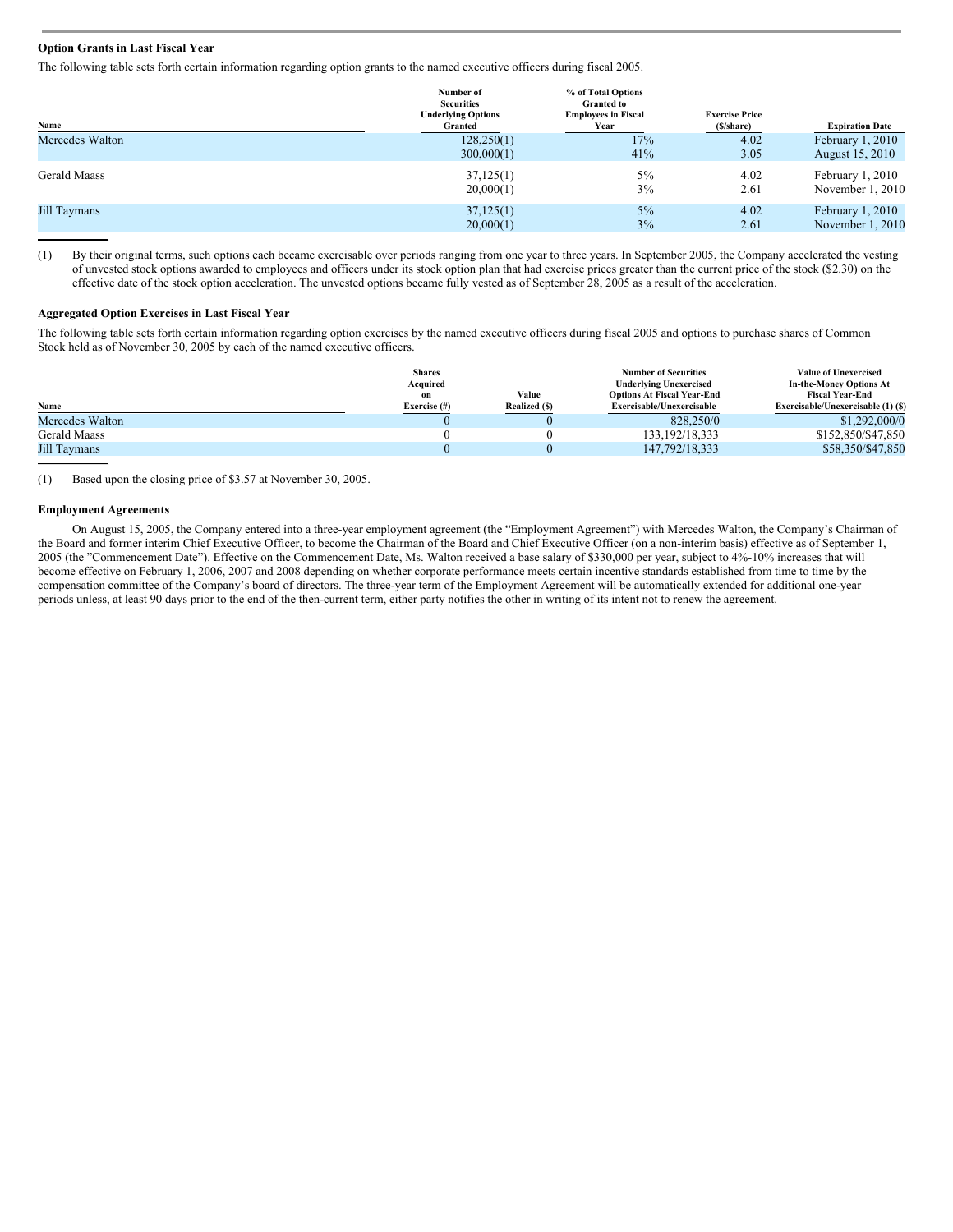In addition to base salary, the Employment Agreement provides that Ms. Walton is eligible for annual lump-sum bonuses, at the discretion of the Company's board of directors, available to senior executive officers. Specifically, Ms. Walton will be eligible to receive annual bonuses in amounts of 20%, 40% or 60% of her then-current base salary depending on whether corporate performance meets certain incentive standards established from time to time by the compensation committee of the Company's board of directors. Ms. Walton is also eligible for long-term incentive awards provided to the Company's senior executives generally, on terms finally determined the compensation committee of the Company's board of directors.

In the event the Employment Agreement is terminated upon Ms. Walton's death (without any then-existing default in her performance), then Ms. Walton's estate or a designated beneficiary will be entitled to receive Ms. Walton's base salary for a 12-month period thereafter. In the event the Company terminates the Employment Agreement without cause (or delivers a notice of non-renewal of the Employment Agreement), she will be entitled to receive a lump sum equal to 12 months of her then-current base salary plus an amount equal to the pro rata portion of her annual bonus for the year of termination (based on the proportion of the year during which she was employed and the pro rata results for such year). If Ms. Walton terminates the Employment Agreement for "Good Reason" (as defined in the Employment Agreement), she will be entitled to continue receiving her then-current base salary for a 12-month period plus an amount equal to her annual bonus paid for the year prior to termination.

In the event of a termination of Ms. Walton's employment upon a Change in Control or within two years thereafter (or prior to the Change in Control if the termination was related to the Change in Control), if the termination was initiated by the company without cause or by Ms. Walton for any reason, Ms. Walton will be entitled to receive the following: (i) compensation in an amount equal to two times the sum of (A) 24 months of base salary as in effect on the termination date or, if greater, base salary in effect immediately prior to the Change in Control, plus (B) the average of the actual bonus payments made to Ms. Walton for the most recent two years; (ii) a pro rata portion of the annual bonus for the year in which termination occurs (based on the proportion of the year during which she was employed and the pro rata results for such year; (ii) continued benefits and perquisites for a period of two years; (iii) reimbursement for reasonable legal fees and expenses incurred in connection with the termination; and (iv) the vesting of all shares of restricted stock, long-term performance stock option awards, other stock-appreciation rights and stock options. If the present value of the payments to Ms. Walton in connection with a Change in Control are greater than the product of three times Ms. Walton's then-current base amount (under applicable tax regulations) as of the termination date (the "Parachute Limit") but not greater than 105% of the Parachute Limit, then the Employment Agreement limits the present value of the total amount of such payments to one dollar less than the Parachute Limit. If the present value of the payments to Ms. Walton in connection with a Change in Control are greater than 105% of the Parachute Limit, the Company has agreed to pay to Ms. Walton an additional amount as a "gross-up payment" to pay any applicable excise taxes.

The Employment Agreement also provides that the Company will provide certain other benefits, including continued participation in all applicable Company benefit plans, payment of reasonable business expenses, and financial planning and legal expenses incurred in connection with the negotiation and execution of the Employment Agreement.

In the Employment Agreement, Ms. Walton has agreed not to compete with the Company or solicit its customers, clients or employees during the term of the Employment Agreement and for a period of two years following the termination of Ms. Walton's employment under the Employment Agreement.

On November 1, 2005, the Company entered into one-year employment agreements (the "Employment Agreements") with Jill M. Taymans, as the Company's Chief Financial Officer and Vice President, and with Gerald F. Maass, as the Company's Executive Vice President. The one-year terms of the Employment Agreements will be automatically extended for additional one-year periods unless, at least 60 days prior to the end of the then-current term, either party notifies the other in writing of its intent not to renew the agreement.

Under her Employment Agreement, Ms. Taymans will receive a base salary of \$155,343 for the initial one-year term of the Employment Agreement. At all times during the term of her Employment Agreement (as the same may be extended), Ms. Taymans will be eligible for discretionary merit increases and base salary adjustments, in addition to discretionary annual bonuses awarded at the discretion of the compensation committee of the Company's board of directors. Under his Employment Agreement, Mr. Maass will receive a base salary of \$164,074 per year. At all times during the term of his Employment Agreement (as the same may be extended), Mr. Maass will be eligible for discretionary merit increases and base salary adjustments, in addition to discretionary annual bonuses awarded at the discretion of the compensation committee of the Company's board of directors. Under the Employment Agreements, both executives will also be eligible for long-term incentive awards provided to the Company's senior executives generally, on terms finally determined the compensation committee of the Company's board of directors.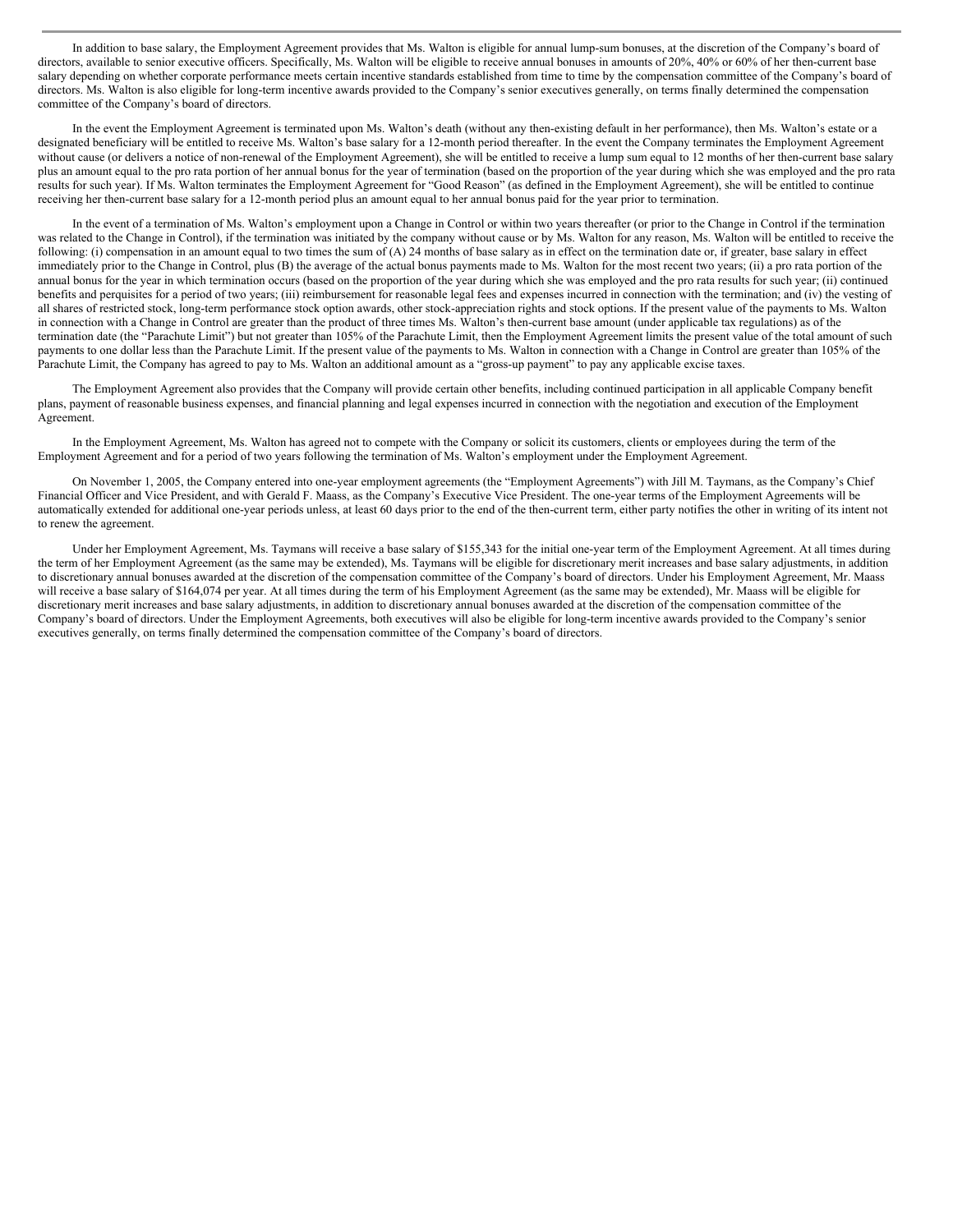In the event of a termination of employment of either Ms. Taymans or Mr. Maass upon or within one year of a Change in Control (as defined in the Employment Agreements), or prior to the Change in Control if the termination was related to the Change in Control, if the termination was by the Company without cause or was by either executive due to being requested to accept without cause a demotion or relocation, such executive will be entitled to receive the following: (i) all earned compensation through the date of termination (or, if greater, on the date immediately preceding a Change in Control); and (ii) 12 months of base salary as in effect on the termination date (or, if greater, base salary in effect immediately prior to the Change in Control).

Under the Employment Agreements, the Company will also provide certain other benefits to the executives, including continued participation in all applicable Company benefit plans and payment of reasonable business expenses.

In the Employment Agreements, the executives agreed not to compete with the Company or solicit its customers, clients or employees during the term of their respective Employment Agreements and for a 12-month period following the termination of their employment under their respective Employment Agreements.

## **Equity Compensation Plan Information as of November 30, 2005**

| <b>Equity Compensation</b><br>plans approved by<br>shareholders | Number of<br>securities to be<br>issued upon<br>exercise of<br>outstanding<br>options,<br>warrants and<br>rights | Weighted-average exercise<br>price of outstanding options,<br>warrants and rights | <b>Number of securities</b><br>remaining available<br>for future issuance<br>under equity<br>compensation plans<br>(excluding securities<br>reflected in the first<br>column) |
|-----------------------------------------------------------------|------------------------------------------------------------------------------------------------------------------|-----------------------------------------------------------------------------------|-------------------------------------------------------------------------------------------------------------------------------------------------------------------------------|
| CRYO-CELL International 2000 Stock Incentive Plan               | 1.657.206                                                                                                        | 2.22                                                                              | 316,344                                                                                                                                                                       |
| Equity Compensation plans not approved by shareholders          |                                                                                                                  |                                                                                   |                                                                                                                                                                               |
| Other Plans (2)                                                 | 11.000                                                                                                           | 3.01                                                                              |                                                                                                                                                                               |
| Total                                                           | 1,668,206                                                                                                        | 2.23                                                                              | 316,344                                                                                                                                                                       |

(1) Such options were granted prior to fiscal 2003 pursuant to individual compensation arrangements in exchange for goods or services provided to the Company.

#### **Directors' Fees**

Directors who are employees of the Company receive no compensation for their services as directors or as members of committees. Each director of the Company is eligible to receive awards of options or shares pursuant to the Company's stock option plan. Currently, each director receives an award in the form of a stock option grant upon first becoming a member of the Board of Directors. The number of options granted is currently 20,000 shares per person. Non-employee directors are paid an attendance fee of \$3,000 for each day of a Board meeting and \$1,000 for each day of a Board Committee meeting and are reimbursed the reasonable expenses incurred in attending the meeting. The fee for participation in a Board or Board Committee meeting held by telephone conference call and lasting at least one hour is \$1,000**.**

Through August 2005, Ms. Walton was compensated for her services as Chairman of the Board. She received annual compensation at a rate of \$300,000 per annum.

In February 2005, Ms. Walton was granted options to purchase 128,250 shares of the Company's common stock pursuant to the Company's Stock Incentive Plan. The exercise price of the options is \$4.02, and the options vested in three equal annual installments. As a result of the acceleration of vesting of certain options in October 2005, these options became fully vested as of September 28, 2005.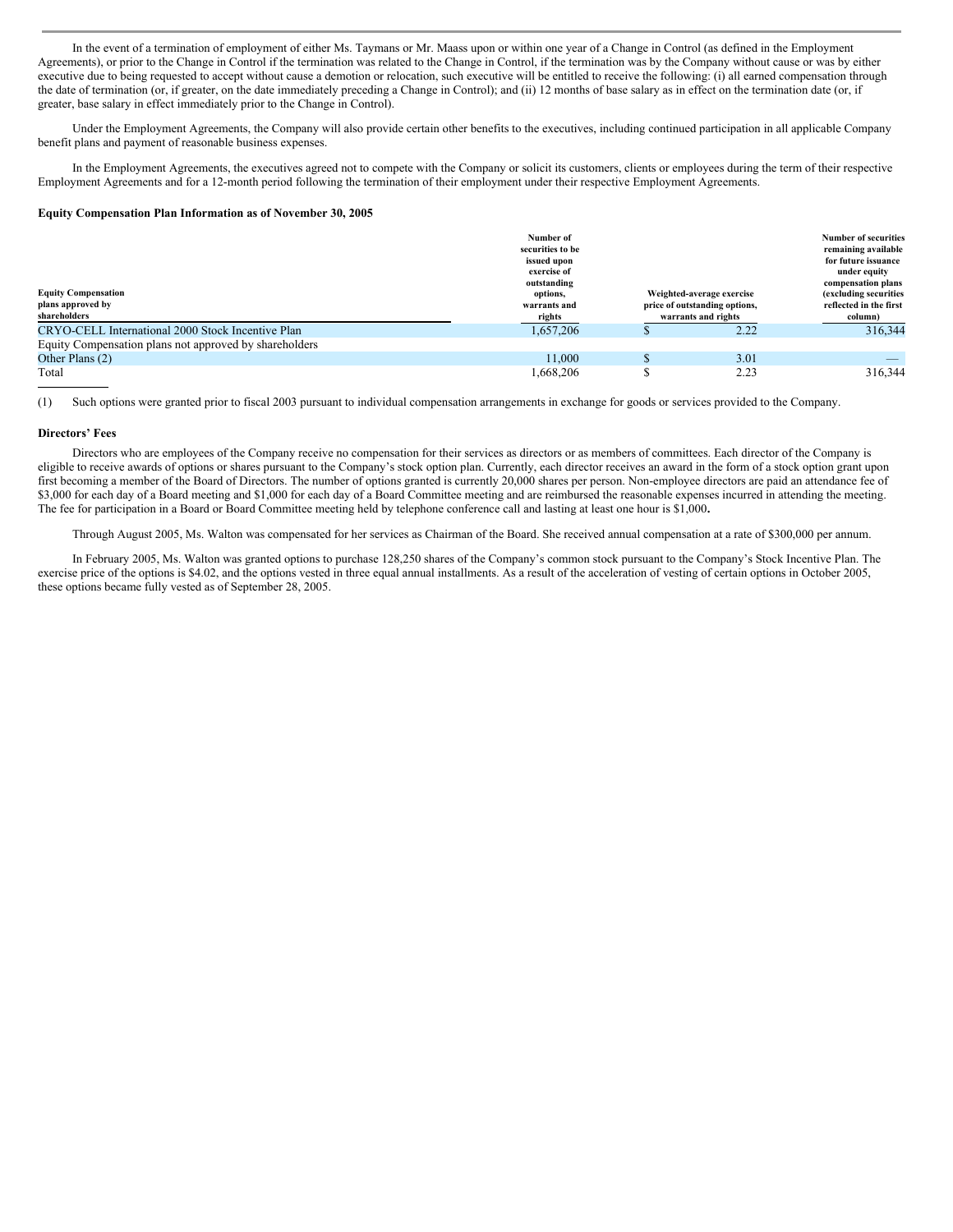# **ITEM 11. Security Ownership of Certain Beneficial Owners and Management and Related Stockholder Matters**

The following table sets forth certain information regarding beneficial ownership of the Common Stock as of March 30, 2006 by (i) each person who is known by the Company to own beneficially more than five percent (5%) of the outstanding shares of Common Stock, (ii) each director of the Company, (iii) all of the executive officers named in the Summary Compensation Table, and (iv) all directors, nominees and executive officers of the Company as a group. Except as otherwise indicated below, each of the individuals named in the table has sole voting and investment power with respect to their shares of Common Stock, except to the extent authority is shared by spouses under applicable law.

|                                                                  | <b>Number of Shares</b>   | Percent of |
|------------------------------------------------------------------|---------------------------|------------|
| <b>Name of Beneficial Owner</b>                                  | <b>Beneficially Owned</b> | Class(1)   |
| Directors and Executive Officers:                                |                           |            |
| Mercedes Walton (2)                                              | 834.250                   | 6.7%       |
| Gaby Goubran (3)                                                 | 80,000                    |            |
| Jagdish Sheth (4)                                                | 90,000                    | *          |
| Scott Christian (5)                                              | 70,000                    | $*$        |
| Anthony Finch (6)                                                | 117,000                   | *          |
| Gerald F. Maass (7)                                              | 159,192                   | $\ast$     |
| Jill M. Taymans (8)                                              | 159,792                   | $\ast$     |
| <b>Other Beneficial Owners:</b>                                  |                           |            |
| David Portnoy (9)                                                | 815,495                   | $7.02\%$   |
| All Executive Officers and Directors as a Group (7 persons) (10) | 1,510,233                 | 11.64%     |

Less than one percent  $(1\%)$ .

Unless otherwise indicated, the address for the persons listed above is 700 Brooker Creek Boulevard, Suite 1800, Oldsmar, Florida 34677.

- (1) Pursuant to the rules of the Securities and Exchange Commission, the percentage of voting stock for each stockholder is calculated by dividing (i) the number of shares deemed to be beneficially held by such stockholders as of March 30, 2006 by (ii) the sum of (a) the number of shares of Common Stock outstanding as of March 30, 2006 plus (b) the number of shares issuable upon exercise of options (which are shares that are not voting until exercised) held by such stockholder which were exercisable as of March 30, 2006 or will become exercisable within 60 days after March 30, 2006.
- (2) Includes 828,250 shares subject to options exercisable as of March 30, 2006.
- (3) Includes 70,000 shares subject to options exercisable as of March 30, 2006.
- (4) Includes 70,000 shares subject to options exercisable as of March 30, 2006.
- (5) Includes 70,000 shares subject to options exercisable as of March 30, 2006.
- (6) Includes 12,500 shares subject to options exercisable as of March 30, 2006.
- (7) Includes 143,192 shares subject to options exercisable as of March 30, 2006.
- (8) Includes 157,792 shares subject to options exercisable as of March 30, 2006.
- (9) Mr. Portnoy may be deemed the beneficial owner of 815,495 shares of Common Stock, which number includes (i) 284,242 shares of Common Stock held directly by Mr. Portnoy, as to which he has the sole power to vote and to dispose or direct the disposition; (ii) 9,351 shares of Common Stock held by Focus Financial Corp. ("FFC"), as to which Mr. Portnoy may be deemed the beneficial owner as the sole officer and director of FFC; (iii) 80,000 shares of Common Stock held by Visual Investment Corp. ("VIC"), as to which Mr. Portnoy may be deemed the beneficial owner as the sole officer and director of VIC; (iv) 139,600 shares of Common Stock held by PCI, as to which Mr. Portnoy may be deemed the beneficial owner as one of three directors of PCI; (v) 137,201 shares of Common Stock held by Mr. Zidell, as to which Mr. Portnoy may be deemed the beneficial owner as a result of exercising investment (but not voting) discretion over such shares in accordance with the agreement between Mr. Zidell and Mr. Portnoy; (vi) 81,085 shares of Common Stock held by MILP, as to which Mr. Portnoy may be deemed the beneficial owner as the managing member of Mayim LLC; (vii) 60,390 shares of Common Stock held by Mr. Ruttenberg, as to which Mr. Portnoy may be deemed the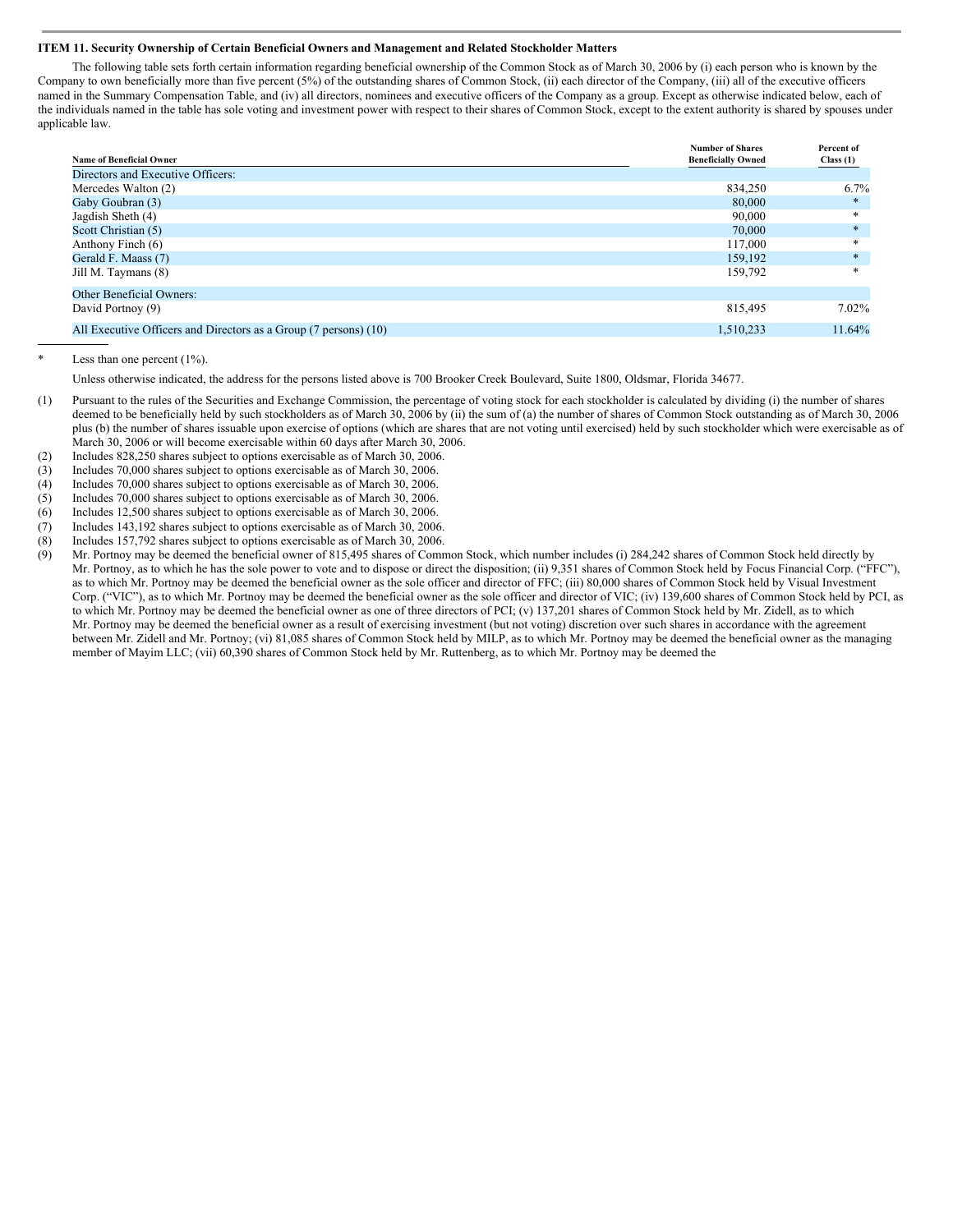beneficial owner as a result of exercising investment (but not voting) discretion over such shares in accordance with the agreement between Mr. Ruttenberg and Mr. Portnoy; and (viii) 23,626 shares of Common Stock held by Ms. Amar, as to which Mr. Portnoy may be deemed the beneficial owner as a result of exercising investment (but not voting) discretion over such shares in accordance with the agreement between Ms. Amar and Mr. Portnoy. Beneficial ownership information is supplied per the Schedule 13D/A filed with the Securities and Exchange Commission on January 27, 2006.

(10) Includes 1,351,733 shares subject to options exercisable as of March 30, 2006.

# **ITEM 12. Certain Relationships and Related Transactions**

On February 9, 1999, the Company's revenue sharing agreement with two individual investors relating to the State of Arizona (the "Arizona Agreement") was modified and replaced by a new revenue sharing agreement relating to the State of Florida (the "Florida Revenue Sharing Agreement"). Under the terms of the Florida Revenue Sharing Agreement, the Company was to receive an aggregate one-time up-front payment of \$1,000,000 from the individual investors. The individual investors received a credit from the Company of \$450,000 toward the \$1,000,000 up-front payment as a result of payments previously made by the investors to the Company pursuant to the Arizona Agreement. The Florida Revenue Sharing Agreement entitles the investors to an ongoing fixed percentage of the net storage revenue earned by the Company from specimens originating within the State of Florida, up to a maximum of 33,000 storage spaces. The Company applied all of its payment obligations under the Florida Revenue Sharing Agreement toward the \$550,000 balance owed by the investors until such amount was paid in full during the second quarter of fiscal 2004. Thereafter, payments under the Florida Revenue Sharing Agreement were made to the investors as required thereunder. The Company applied \$100,525 in fiscal year 2004 to satisfy the \$550,000 balance, and made aggregate payments to the investors of \$80,652 in fiscal 2004 and \$281,161 in fiscal 2005. The receivable balance was fully satisfied during fiscal 2004. One of the investors in the Florida Revenue Sharing Agreement is Charles Nyberg, who became a director of the Company in August 2001 and resigned from this position in December 2004.

On May 31, 2001 the Company entered into a revenue sharing agreement with Red Rock Partners, a partnership ("Red Rock"), entitling Red Rock to an on-going fixed percentage of the net storage revenue earned by the Company from specimens originating within the State of Texas, up to a maximum of 33,000 storage spaces (the "Texas Revenue Sharing Agreement"). Under the terms of the Texas Revenue Sharing Agreement, Red Rock paid the Company an aggregate one-time up-front payment of \$750,000. The Company made total payments to Red Rock of \$115,453 and \$99,723 for fiscal years 2005 and 2004, respectively. One of the partners in Red Rock is Charles Nyberg, who became a director of the Company in August 2001 and resigned from this position in December 2004.

In October 2001, the Company sold 90% of Safti-Cell, Inc. ("Safti-Cell"), a then-inactive subsidiary of the Company, to Red Rock Partners, an Arizona general partnership. Mr. Charles Nyberg, a former member of the Board of Directors of the Company, owns a significant interest in Red Rock Partners; however, the sale took place prior to the time that Mr. Nyberg became a member of the Company's Board of Directors. Subsequent to the end of fiscal 2004, Mr. Nyberg resigned from the Company's Board of Directors. In October 2001, the Company and Safti-Cell entered into a twenty-year storage agreement under which the Company pays an annual fee to Safti-Cell for each specimen stored by Safti-Cell in its Arizona facility for the Company's customers. In October 2002, Safti-Cell brought the facility into service, and the Company began providing dual storage service to its customers. The Company paid total fees to Safti-Cell of \$325,121 and \$214,020 in fiscal 2005 and 2004, respectively.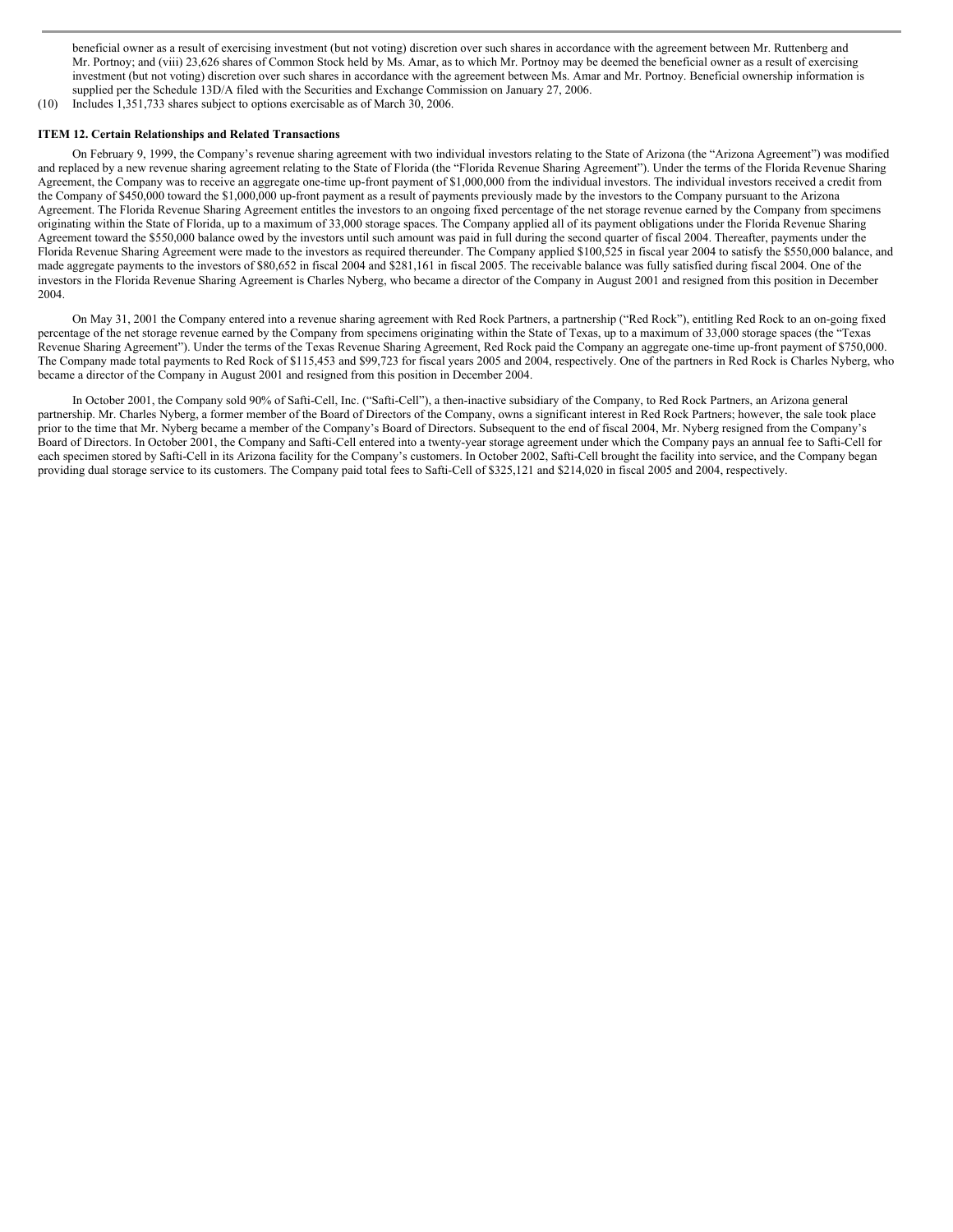# **ITEM 13. EXHIBITS**

See Exhibit Index following the signature page.

#### **ITEM 14. PRINCIPAL ACCOUNTANT FEES AND SERVICES**

On June 29, 2005, the Company ratified the appointment of Grant Thornton LLP ("Grant Thornton") to serve as its independent auditors, effective for the year ending November 30, 2005.

#### *Fees to Independent Auditors*

The following table presents fees for professional audit services rendered by Grant Thornton for the audit of the Company's financial statements for the fiscal years ended November 30, 2005 and November 30, 2004 and fees billed for other services rendered by Grant Thornton during these periods.

|                   | 2005      | 2004      |
|-------------------|-----------|-----------|
| <b>Audit Fees</b> | \$195,000 | \$169,000 |
| Tax Fees          | 69,000    | 69,000    |
| Total             | \$264,000 | \$238,000 |

#### *Audit Fees*

Audit fees consisted of the aggregate fees billed by its independent auditors for professional services rendered for the audit of the Company's annual financial statements set forth in the Company's Annual Report on Form 10-KSB for the years ended November 30, 2005 and November 30, 2004.

#### *Tax Fees*

Tax fees consisted of the aggregate fees billed by its independent auditors for professional services rendered for tax compliance, tax advice and tax planning for the years ended November 30, 2005 and November 30, 2004.

The policy of the Company's Audit Committee is to review and pre-approve both audit and non-audit services to be provided by the independent auditors (other than with *de minimis* exceptions permitted by the Sarbanes-Oxley Act of 2002). This duty may be delegated to one or more designated members of the Audit Committee with any such approval reported to the committee at its next regularly scheduled meeting. Approval of non-audit services shall be disclosed to investors in periodic reports required by Section 13(a) of the Securities Exchange Act of 1934. Approximately 100% of the fees described above under the captions "Audit-Related Fees," "Tax Fees" and "All Other Fees" and paid to Grant Thornton were pre-approved by the Audit Committee.

No services in connection with appraisal or valuation services, fairness opinions or contribution-in-kind reports were rendered by Grant Thornton. Furthermore, no work of Grant Thornton with respect to its services rendered to the Company was performed by anyone other than Grant Thornton.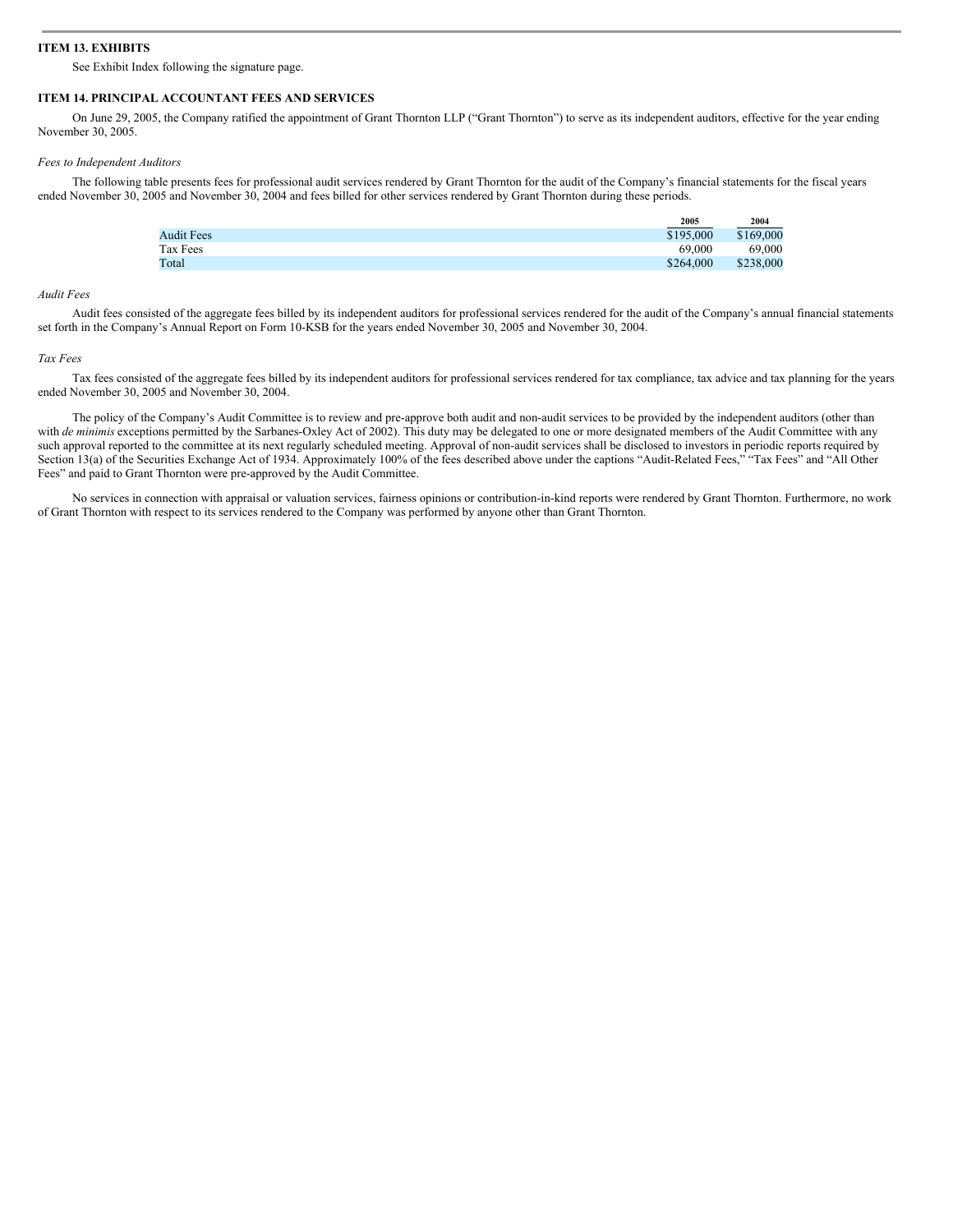# **SIGNATURES**

Pursuant to the requirements of Section 13 or 15(d) of the Securities Exchange Act of 1934, the Issuer has duly caused this report to be signed on its behalf by the undersigned, thereunto duly authorized.

# CRYO-CELL INTERNATIONAL, INC.

By /s/ Mercedes Walton

Mercedes Walton, Chief Executive Officer

Dated: March 30, 2006

In accordance with the Securities Exchange Act of 1934, this amendment has been signed below by the following persons in the capacities indicated:

| <b>SIGNATURE</b>                       | <b>TITLE</b>                                                                                              | <b>DATE</b>    |
|----------------------------------------|-----------------------------------------------------------------------------------------------------------|----------------|
| /s/ Mercedes Walton<br>Mercedes Walton | Chairman of the Board,<br>Chief Executive Officer                                                         | March 30, 2006 |
| /s/ Jill Taymans<br>Jill Taymans       | Vice President, Finance,<br>The Company's Principal Financial Officer<br>and Principal Accounting Officer | March 30, 2006 |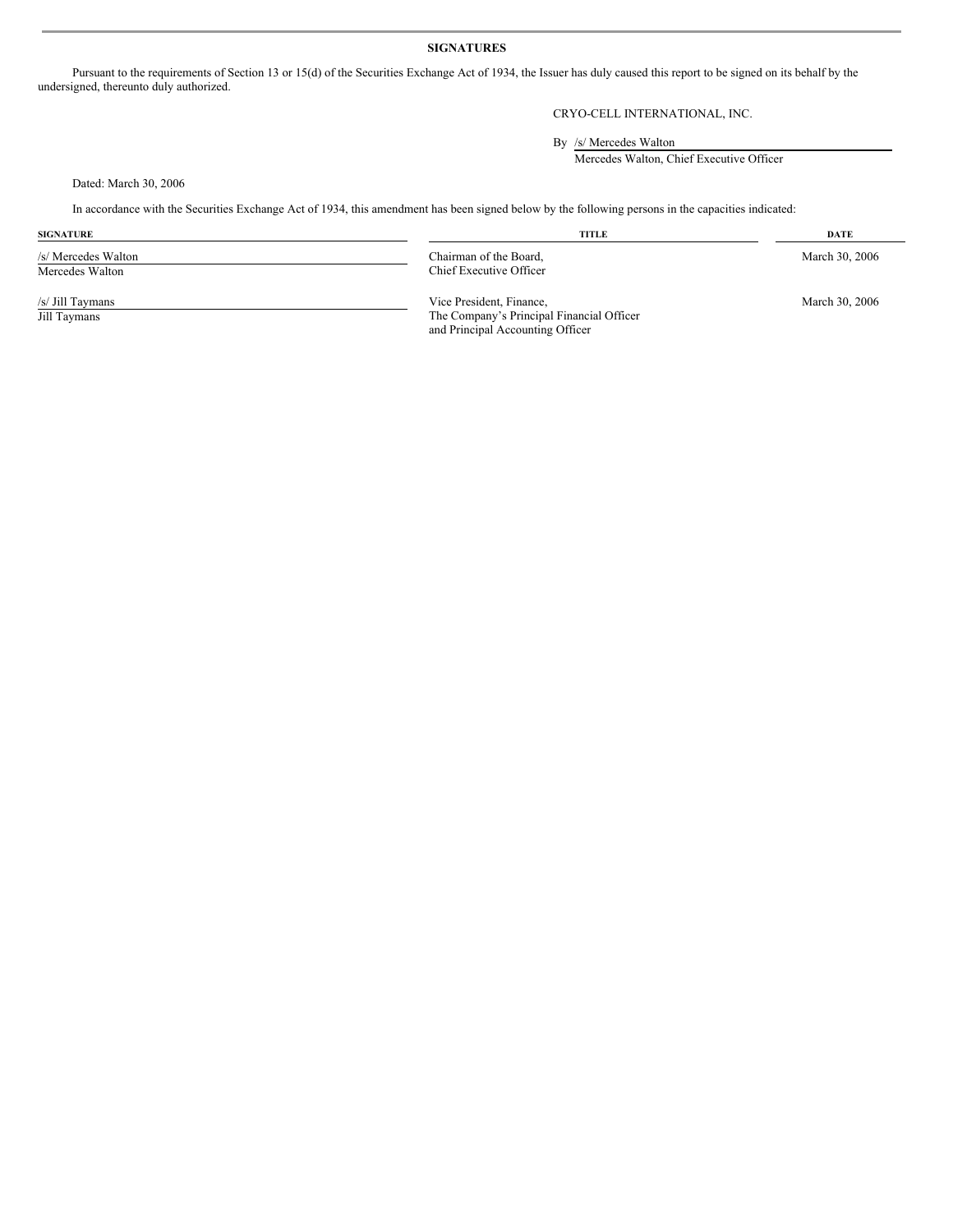# **EXHIBIT INDEX**

| Exhibit No.  | <b>Description</b>                                                                                                                     |
|--------------|----------------------------------------------------------------------------------------------------------------------------------------|
| 3.1(1)       | Amended and Restated Certificate of Incorporation                                                                                      |
| 3.2(1)       | Amended and Restated By-Laws                                                                                                           |
| 10.1(2)      | Amended Agreement with Bio-Stor                                                                                                        |
| 10.5(4)      | Agreement with Red Rock Partners for the State of Texas Revenue Sharing Agreement dated May 30, 2001                                   |
| 10.6(4)      | Secondary Storage Agreement with Safti-Cell, Inc. dated October 1, 2001                                                                |
| 10.7(4)      | Addendum Agreement dated November 2001 to Secondary Storage Agreement with Safti-Cell, Inc.                                            |
| 10.9(5)      | Lease                                                                                                                                  |
| $10.10(6)$ * | Employment Agreement with Mercedes Walton, dated August 15, 2005                                                                       |
| $10.11(7)^*$ | Employment Agreement with Jill M. Taymans, dated November 1, 2005                                                                      |
| $10.12(7)^*$ | Employment Agreement with Gerald F. Maass, dated November 1, 2005                                                                      |
| $10.13(7)^*$ | Forms of Stock Option Agreements under 2000 Stock Incentive Plan                                                                       |
| 14(8)        | Code of Ethics for CEO and Senior Financial Officers                                                                                   |
| 23(7)        | <b>Consent of Auditors</b>                                                                                                             |
| 31.1         | Certification of CEO Pursuant to Section 302 of the Sarbanes-Oxley Act of 2002 (filed herewith)                                        |
| 31.2         | Certification of CFO Pursuant to Section 302 of the Sarbanes-Oxley Act of 2002 (filed herewith)                                        |
| 32.1         | Certification Pursuant to 18 U.S.C. Section 1350, as Adopted Pursuant to Section 906 of the Sarbanes-Oxley Act of 2002(filed herewith) |

<sup>\*</sup> Compensation plans and agreements<br>(1) Incorporated by reference to the Com

- (4) Incorporated by reference to the Company's Annual Report on Form 10-KSB for the year ended November 30, 2002.
- (5) Incorporated by reference to the Company's Quarterly Report on Form 10-QSB for the quarter ended August 31, 2004.
- (6) Incorporated by reference to the Company's Current Report on Form 8-K filed on August 19, 2005.
- (7) Incorporated by reference to the Company's Annual Report on Form 10-KSB for the year ended November 30, 2005.
- (8) Incorporated by reference to the Company's Form 10-KSB/A for the year ended November 30, 2004, filed on March 30, 2005.

Incorporated by reference to the Company's Annual Report on Form 10-KSB for the year ended November 30, 1997.

<sup>(1)</sup> Incorporated by reference to the Company's Quarterly Report on Form 10-QSB for the quarter ended May 31, 2002.<br>(2) Incorporated by reference to the Company's Annual Report on Form 10-QSB for the year ended November 30, (3) Incorporated by reference to the Company's Quarterly Report on Form 10-QSB for the quarter ended August 31, 2002.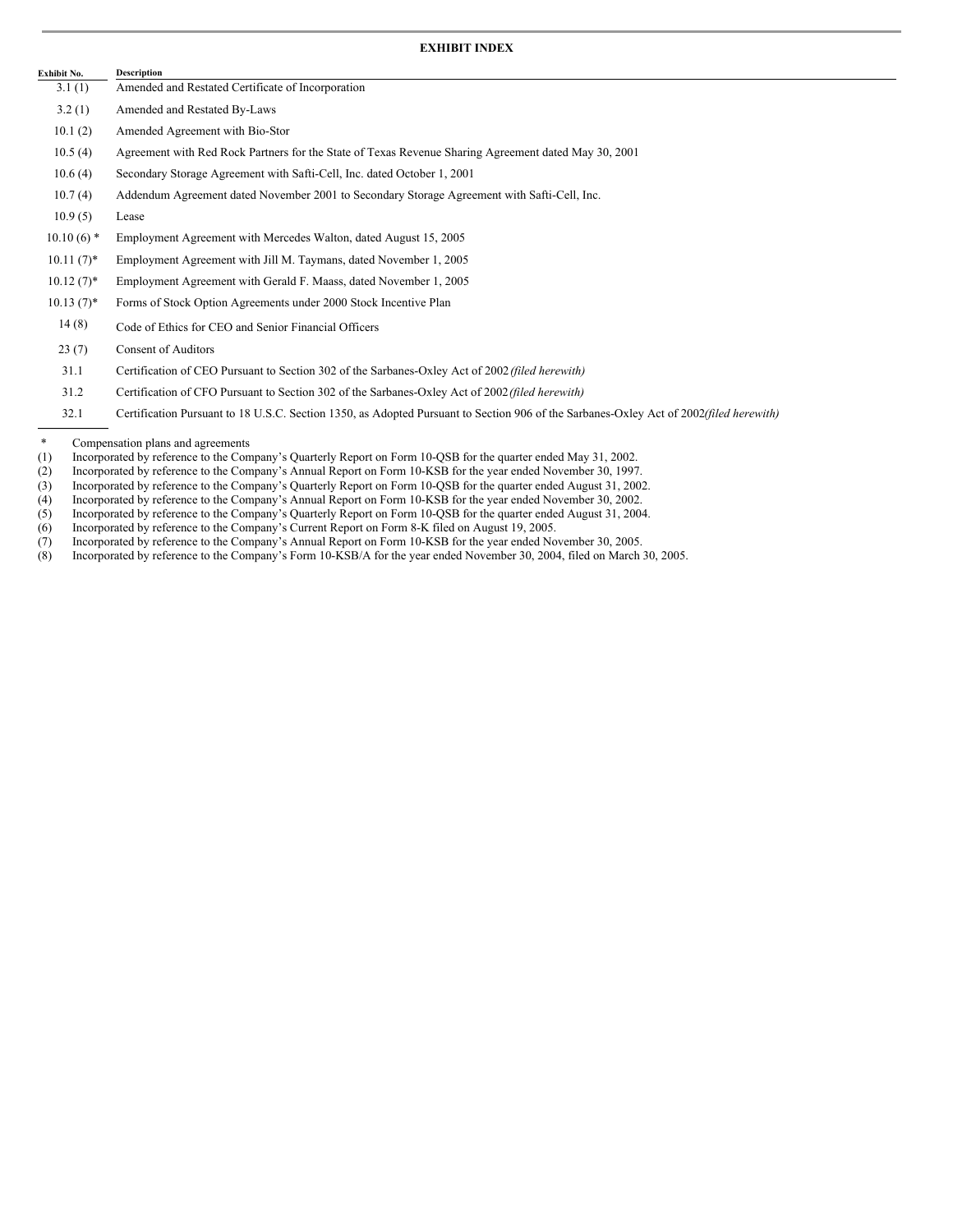# CERTIFICATION OF CHIEF EXECUTIVE OFFICER

I, Mercedes Walton, certify that:

- 1. I have reviewed this annual report on Form 10-KSB/A of CRYO-CELL International, Inc. (the "Registrant");
- 2. Based on my knowledge, this report does not contain any untrue statement of a material fact or omit to state a material fact necessary to make the statements made, in light of the circumstances under which such statements were made, not misleading with respect to the period covered by this report;
- 3. Based on my knowledge, the consolidated financial statements, and other financial information included in this report, fairly present in all material respects the financial condition, results of operations and cash flows of the registrant as of, and for, the periods presented in this report;
- 4. The Registrant's other certifying officer(s) and I are responsible for establishing and maintaining disclosure controls and procedures (as defined in Exchange Act Rules 13a-15(e) and 15d-15(e)) for the Registrant and have:

(a) Designed such disclosure controls and procedures, or caused such disclosure controls and procedures to be designed under our supervision, to ensure that material information relating to the Registrant, including its consolidated subsidiaries, is made known to us by others within those entities, particularly during the period in which this annual report is being prepared;

(b) Evaluated the effectiveness of the Registrant's disclosure controls and procedures and presented in this report our conclusions about the effectiveness of the disclosure controls and procedures, as of the end of the period covered by this report based on such evaluation; and

(c) disclosed in this report any change in the Registrant's internal control over financial reporting that occurred during the Registrant's most recent fiscal quarter that has materially affected, or is reasonably likely to materially affect, the Registrant's internal control over financial reporting;

5. The Registrant's other certifying officer(s) and I have disclosed, based on our most recent evaluation of internal control over financial reporting, to the Registrant's auditors and the audit committee of the Registrant's board of directors (or persons performing the equivalent functions):

(a) All significant deficiencies and material weaknesses in the design or operation of internal control over financial reporting which are reasonably likely to adversely affect the Registrant's ability to record, process, summarize and report financial information; and

(b) Any fraud, whether or not material, that involves management or other employees who have a significant role in the Registrant's internal control over financial reporting.

Dated: March 30, 2006 /s/ Mercedes Walton

Mercedes Walton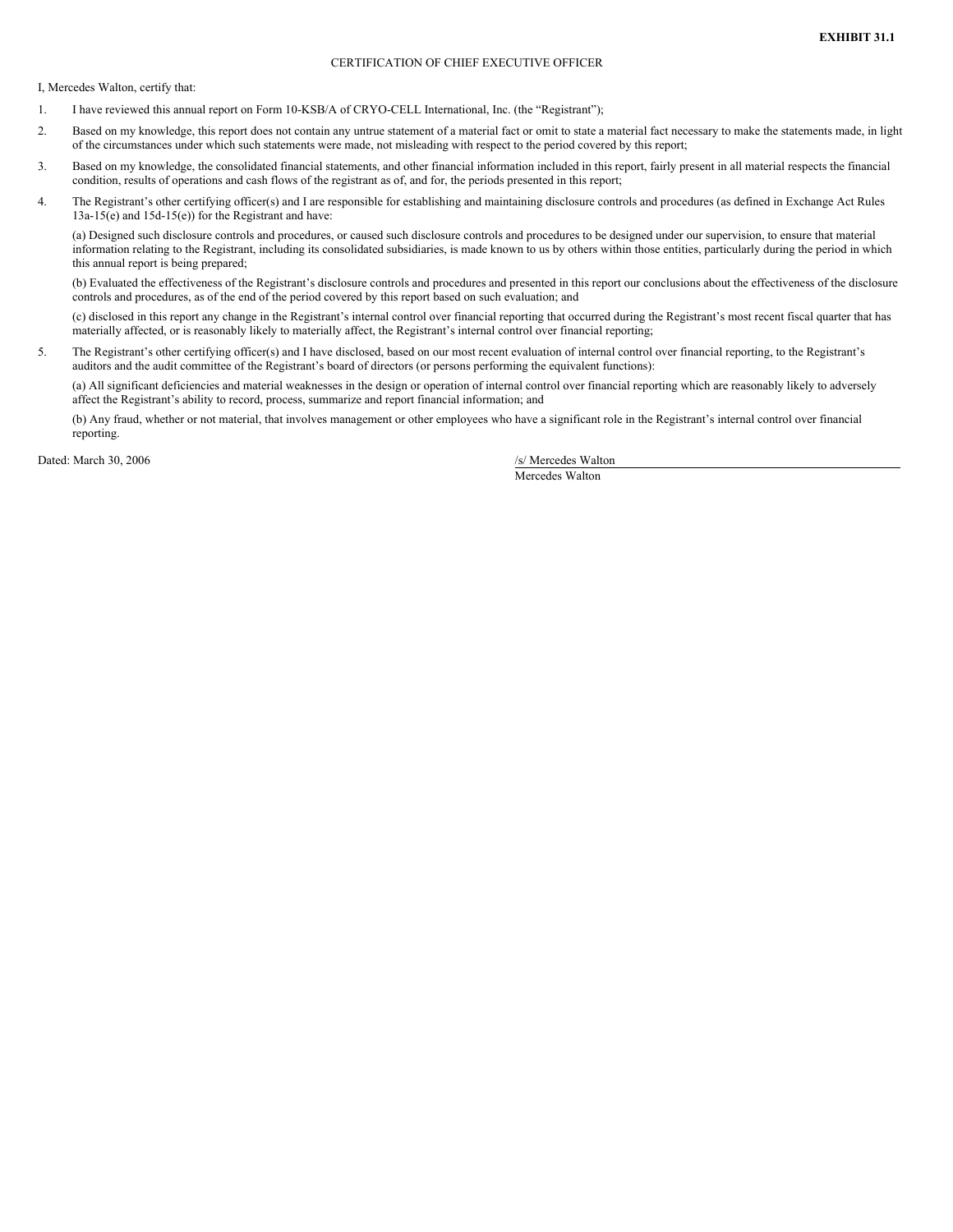# CERTIFICATION OF CHIEF FINANCIAL OFFICER

I, Jill M. Taymans, certify that:

- 1. I have reviewed this annual report on Form 10-KSB/A of CRYO-CELL International, Inc. (the "Registrant");
- 2. Based on my knowledge, this report does not contain any untrue statement of a material fact or omit to state a material fact necessary to make the statements made, in light of the circumstances under which such statements were made, not misleading with respect to the period covered by this report;
- 3. Based on my knowledge, the consolidated financial statements, and other financial information included in this report, fairly present in all material respects the financial condition, results of operations and cash flows of the registrant as of, and for, the periods presented in this report;
- 4. The Registrant's other certifying officer(s) and I are responsible for establishing and maintaining disclosure controls and procedures and internal control over financial report (as defined in Exchange Act Rules 13a-15(e) and 15d-15(e)) for the Registrant and have:

(a) Designed such disclosure controls and procedures, or caused such disclosure controls and procedures to be designed under our supervision, to ensure that material information relating to the Registrant, including its consolidated subsidiaries, is made known to us by others within those entities, particularly during the period in which this annual report is being prepared;

(b) Evaluated the effectiveness of the Registrant's disclosure controls and procedures and presented in this report our conclusions about the effectiveness of the disclosure controls and procedures, as of the end of the period covered by this report based on such evaluation; and

(c) disclosed in this report any change in the Registrant's internal control over financial reporting that occurred during the Registrant's most recent fiscal quarter that has materially affected, or is reasonably likely to materially affect, the Registrant's internal control over financial reporting;

5. The Registrant's other certifying officer(s) and I have disclosed, based on our most recent evaluation of internal control over financial reporting, to the Registrant's auditors and the audit committee of the Registrant's board of directors (or persons performing the equivalent functions):

(a) All significant deficiencies and material weaknesses in the design or operation of internal control over financial reporting which are reasonably likely to adversely affect the Registrant's ability to record, process, summarize and report financial information; and

(b) Any fraud, whether or not material, that involves management or other employees who have a significant role in the Registrant's internal control over financial reporting.

Dated: March 30, 2006 /s/ Jill M. Taymans

Jill M. Taymans